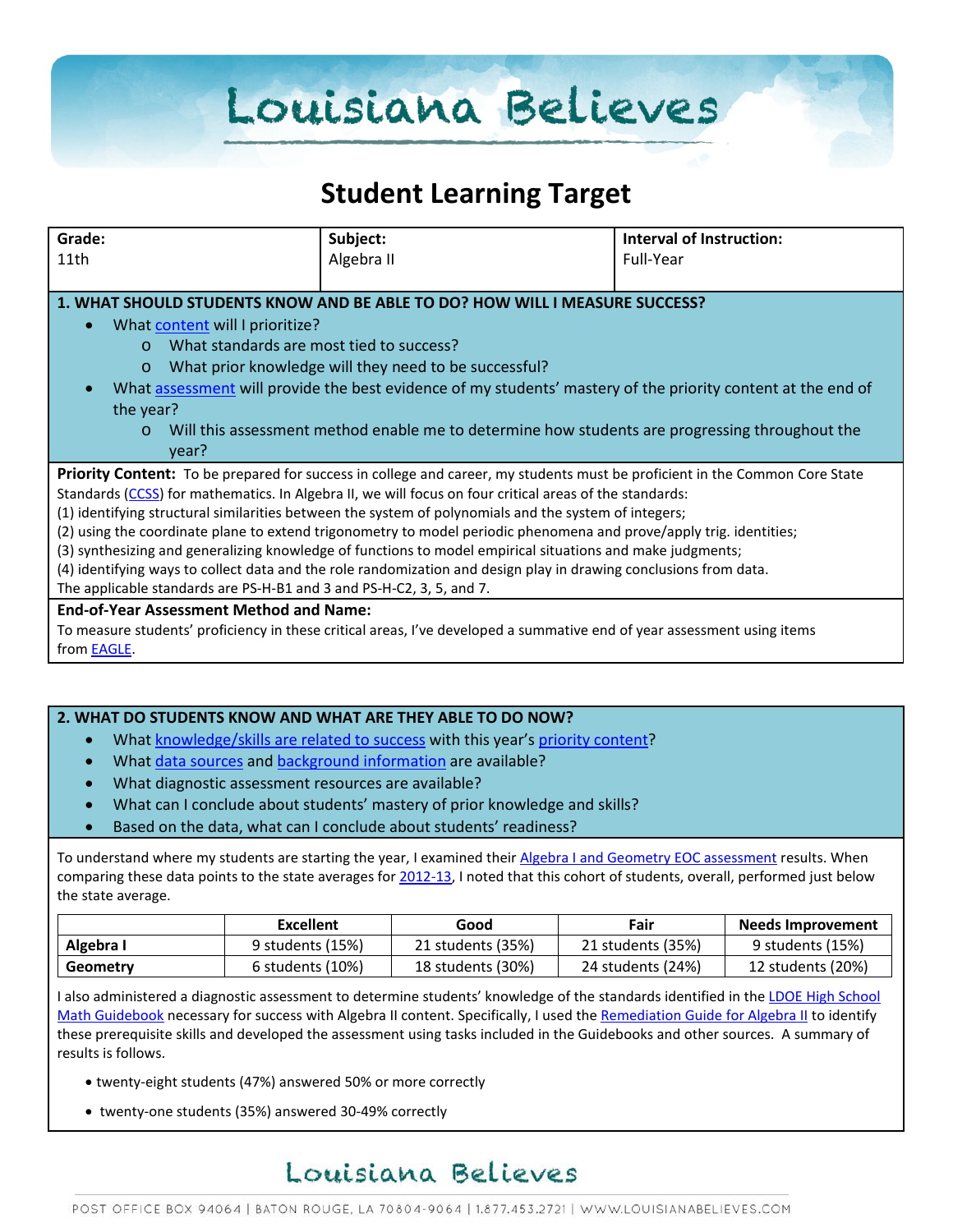#### **2. WHAT DO STUDENTS KNOW AND WHAT ARE THEY ABLE TO DO NOW?**

- Wha[t knowledge/skills are related to success](http://www.louisianabelieves.com/academics/2014-2015-curricular-package) with this year's [priority content?](http://www.louisianabelieves.com/resources/classroom-support-toolbox/teacher-support-toolbox/standards)
- Wha[t data sources](http://www.louisianabelieves.com/resources/classroom-support-toolbox/teacher-support-toolbox/student-achievement-results) and [background information](http://www.louisianabelieves.com/resources/library/data-center) are available?
- What diagnostic assessment resources are available?
- What can I conclude about students' mastery of prior knowledge and skills?
- Based on the data, what can I conclude about students' readiness?
- eleven students (18%) answered fewer than 30% of items correctly
- 32 of my 60 students scored below 50% correct and/or scored Fair/Needs Improvement on one or more of the EOC assessments.

## **3. IS THERE A GROUP OF STUDENTS ON WHICH I SHOULD FOCUS THIS LEARNING TARGET?**

- Have I set learning targets for all of my students?
- Which subgroups in my school population need additional support to achieve success?
- Which students will need additional support to achieve success?

**Population:** All students will be the focus of this learning target. While the diagnostic assessment is not Algebra II content, the data guided me as I worked with students to set their goals related to the end of year assessment. The minimum expectation for every student is 70%.

**Identified Population:** Through the review of the baseline data, I identified 32 students who will need additional support to achieve their individual goals.

An additional Student Learning Target will focus on ACT and specifically students who have not reached their maximum level of expected attainment or indicated as not being college ready in math based on their EXPLORE/PLAN scores.

### **Individual Student Goals (sample):**

| Student    | Diagnostic Score (pre-requisite skills - | <b>Goal: End of Year Assessment</b> |
|------------|------------------------------------------|-------------------------------------|
|            | %correct)                                | (Algebra II Content - % correct)    |
| Student 1  | 90%                                      | 90% or higher                       |
| Student 2  | 88%                                      | 90% or higher                       |
| Student 3  | 49%                                      | 70% or higher                       |
| Student 4  | 79%                                      | 85% or higher                       |
| Student 5  | 66%                                      | 75% or higher                       |
| $\cdots$   | $\cdots$                                 | $\cdots$                            |
| Student 59 | 63%                                      | 70% or higher                       |
| Student 60 | 28%                                      | 70% or higher                       |

## **STUDENT LEARNING TARGET:**

• What level of performance on the end-of-year assessment from Step 1 do I expect the identified student population to achieve?

75% (45) of my students will meet or exceed their identified goal on the Algebra II end of year assessment covering the major work of Algebra II.

## **SCORING PLAN:**

- How will you measure your students' success?
- Based on students' baseline data, what is the minimum level of performance I expect from the identified students?
- Based on students' baseline data, how many students can reasonably be expected to meet or exceed the expected level of performance?

# Louisiana Believes